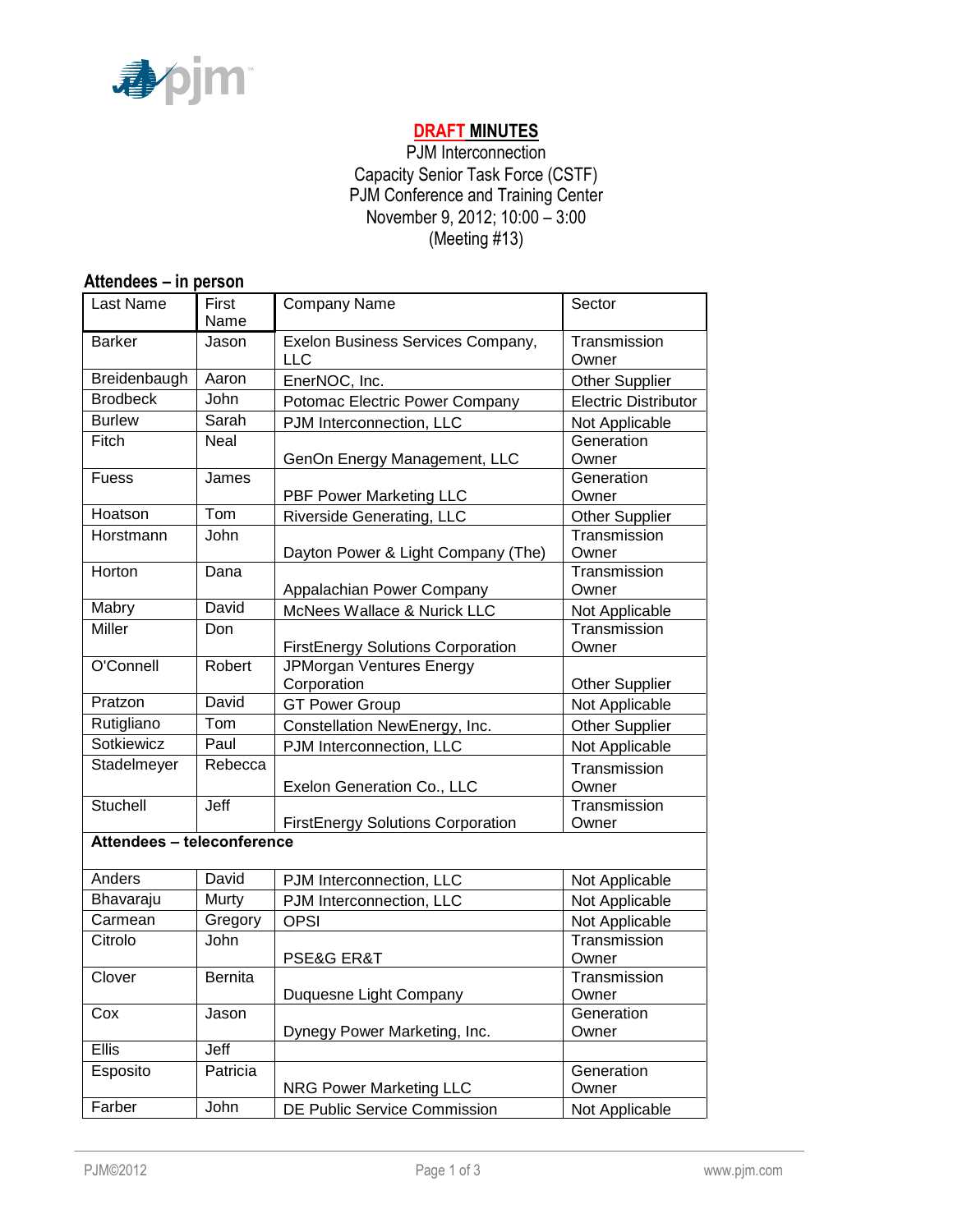

| Freeman         | Al              | Michigan Public Service Commission               | Not Applicable              |
|-----------------|-----------------|--------------------------------------------------|-----------------------------|
| Gilani          | Rehan           | ConEdison Energy, Inc.                           | <b>Other Supplier</b>       |
| Gopan           | Owen            |                                                  |                             |
| Greening        | Michele         |                                                  | Transmission                |
|                 |                 | PPL EnergyPlus, L.L.C.                           | Owner                       |
| Hall            | Walter          | <b>MD PSC</b>                                    |                             |
| <b>Hamilton</b> | <b>Michelle</b> | <b>Platts</b>                                    |                             |
| Heizer          | Fred            | Ohio PUC                                         | Not Applicable              |
| Huntoon         | Stephen         |                                                  | Generation                  |
|                 |                 | NextEra Energy Power Marketing, LLC              | Owner                       |
| Jennings        | Kenneth         |                                                  | Generation                  |
|                 |                 | Duke Energy Business Services LLC                | Owner                       |
| Lieberman       | Steven          | Old Dominion Electric Cooperative                | <b>Electric Distributor</b> |
| Maucher         | Andrea          | Division of the Public Advocate of               | <b>End Use</b>              |
|                 |                 | <b>State of Delaware</b>                         | Customer                    |
| McDonald        | <b>Steve</b>    | Customized Energy Solutions, Ltd.*               | Not Applicable              |
| Persido         | Carolyn         |                                                  |                             |
| Philomena       | Guy             |                                                  |                             |
| Ranger          | Matt            |                                                  |                             |
| Rorbach         | John            |                                                  |                             |
| Saban           | Tom             |                                                  |                             |
| Schofield       | William         | Customized Energy Solutions, Inc.                | Not Applicable              |
| Scoglietti      | Barbara         | Tangent Energy Solutions, Inc.                   | <b>Other Supplier</b>       |
| Siegrist        | Hal             |                                                  | Generation                  |
|                 |                 | GenOn Energy Management, LLC                     | Owner                       |
| Shanker         | Roy             |                                                  |                             |
| Sudhakara       | Raghu           | Rockland Electric Company (CIEP<br>Load)         | Transmission<br>Owner       |
| <b>Trayers</b>  | <b>Barry</b>    | Citigroup Energy, Inc.                           | <b>Other Supplier</b>       |
| Webster         | John            |                                                  |                             |
| Wilson          | James           | <b>Wilson Energy Economics</b>                   | Not Applicable              |
| Wolfe           | Samuel          | Viridity Energy, Inc.                            | <b>Other Supplier</b>       |
| Worthem         | Dennis          | Independent Observer from Ohio<br>Not Applicable |                             |

# **1. Administration (10:00 – 10:15)**

Ms. Burlew called the meeting to order and administered roll call. Minutes from the 10/15 and 10/19 meetings were approved without changes.

### **2. Demand Response Issues (10:15 – 12:00; 12:45 – 1:45) [\(issue tracking\)](http://www.pjm.com/committees-and-groups/issue-tracking/issue-tracking-details.aspx?Issue=%7b4777F504-03E3-4293-AF53-9AE91A2AB0A6%7d)**

Mr. Langbein provided further education on the DR Issues before the CSTF, particularly Issues #3 and #5 referred to in the document linked below.

PJM took multiple action items to clarify and show examples of some the DR Issues and will report out at the next meeting that covers these issues.

[DR Issues with importance ranking poll results](http://www.pjm.com/~/media/committees-groups/task-forces/cstf/20120920/20120920-dr-issues-important-ranking-poll-results.ashx) [DR Issues, education](http://www.pjm.com/~/media/committees-groups/task-forces/cstf/20121109/20121109-item-02-dr-issues.ashx)